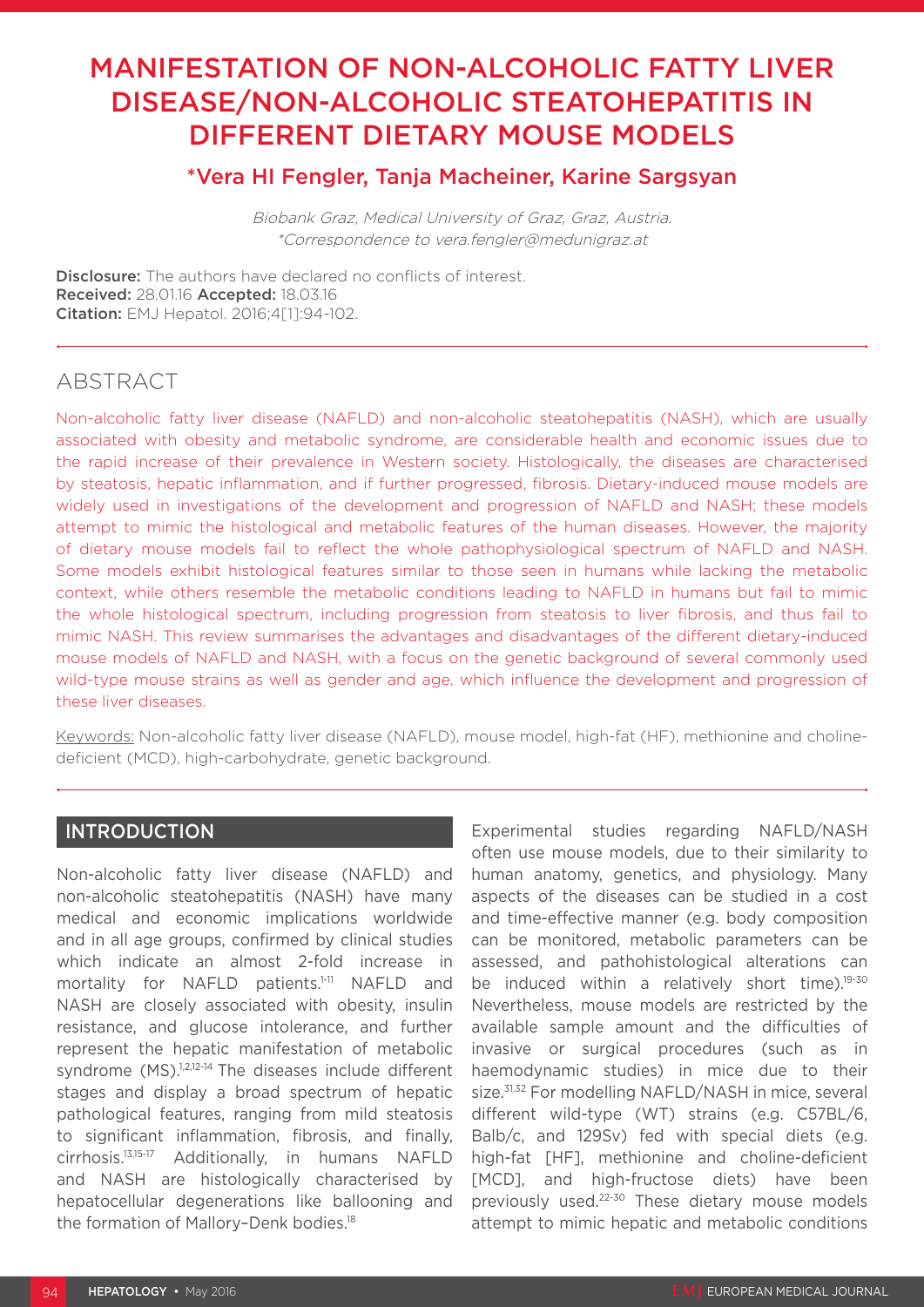occurring during human NAFLD/NASH. Depending on the experimental setup, the models comprise distinctive features of human NAFLD/NASH, including hepatic injury (e.g. steatosis, lobular inflammation, ballooning, and perivenular fibrosis) and metabolic abnormalities (e.g. Type 2 diabetes and increased triglyceride and cholesterol levels). Furthermore, genetically modified mice (e.g. leptin-/ and acetyl-CoA oxidase<sup>-/-</sup> mice) are used to model human NAFLD and NASH.<sup>24,33-35</sup> Thus, various mouse models are already established for investigating the complex pathophysiological mechanisms and influential factors that contribute to human NAFLD/ NASH development, though the approaches, along with the results, vary greatly depending on the research question.5,36 The use of different genetic backgrounds for dietary and genetic mouse models is another variable, profoundly influencing outcomes of the respective studies. This review will summarise the phenotypes of dietary-induced mouse models of NAFLD and NASH and assess the influence of genetic background, gender, and age on the manifestation of these diseases in the respective mouse models.

### DIETARY-INDUCED NON-ALCOHOLIC FATTY LIVER DISEASE AND NON-ALCOHOLIC STEATOHEPATITIS IN MICE

### Methionine and Choline-Deficient Model

The induction of NAFLD/NASH in mice by a MCD diet is based on impaired phosphatidylcholine synthesis and the subsequent reduction in very low density lipoprotein (VLDL) production, leading to hepatic triglyceride accumulation and thus steatosis (Table 1). $37$  Furthermore, methionine and choline restriction promotes oxidative stress through the induction of hepatocyte microsomal cytochrome P450 2E1 (CYP2E1) expression and thereby increases reactive oxygen species formation.<sup>38,39</sup>

Mice fed with a MCD diet develop steatosis within 3 weeks of feeding, expanding to extensive macrovesicular steatosis, including hepatic lymphocyte and neutrophil infiltration, after 8–10 weeks. Pericellular and perisinusoidal fibrosis is also observed after the respective feeding duration.39,40 The inflammatory response is increased in mice fed with a MCD diet (Table 1); liver macrophages are activated by the transcription factor nuclear factor kappa B, leading to increases in tumour necrosis factor alpha, interleukin 6, and transforming growth factor levels.<sup>41,42</sup> Moreover, expression of intercellular adhesion molecule-1, vascular cell adhesion molecule-1, and macrophage chemotactic protein-1 is increased, promoting hepatic infiltration and activity of neutrophils and macrophages.<sup>43</sup>

Although the hepatic histological features and inflammatory response of MCD models reflect the conditions in human NAFLD/NASH, this model type does not resemble human metabolic physiology; serum triglyceride, cholesterol, insulin, glucose, and leptin levels are not increased and mice do not exhibit peripheral insulin resistance. Furthermore, mice lose up to 25% body weight due to methionine and choline restriction (Table 1).41,44-46 This problem can be overcome by combining methionine-defined (0.1%) and cholinedeficient feeding with HF content, which results in immediate development of hepatic steatosis, inflammation, and fibrosis along with moderate weight loss.<sup>47</sup> Additionally, it has been shown that development of NAFLD/NASH in MCD animal models is species and strain-dependent. When three different rat strains and C57BL/6 mice were subjected to a MCD diet for 4 weeks, all rat strains developed steatosis, but inflammation was rare and fibrosis absent. In contrast, C57BL/6 mice showed necroinflammation and some exhibited focal pericellular fibrosis, while steatosis was minor compared with rats.<sup>48</sup> The MCD model is a widely used and well-established model for investigations concerning inflammatory and fibrotic events in NAFLD and NASH in short-term courses of treatment compared with HF feeding. However, it is questionable if this model resembles the pathophysiological mechanisms of human NAFLD/ NASH, which are closely associated with those of MS.

### Models of High-Fat Feeding

HF diets attempt to induce NAFLD/NASHassociated liver injury in the context of obesity and MS (Table 1). These diets are composed of 45–75% fat with variations in saturated/unsaturated fat and cholesterol content. However, a study in which mice were fed with HF diets, varying in saturation of the fatty acids (FAs) and in cholesterol content, showed that steatosis and hepatic inflammation are almost independent of saturation of dietary FAs, and that different dietary FAs are mainly stored as oleic acid in mouse livers.<sup>30</sup> Furthermore, dietary cholesterol seems to play a more pivotal role in the development of hepatic inflammation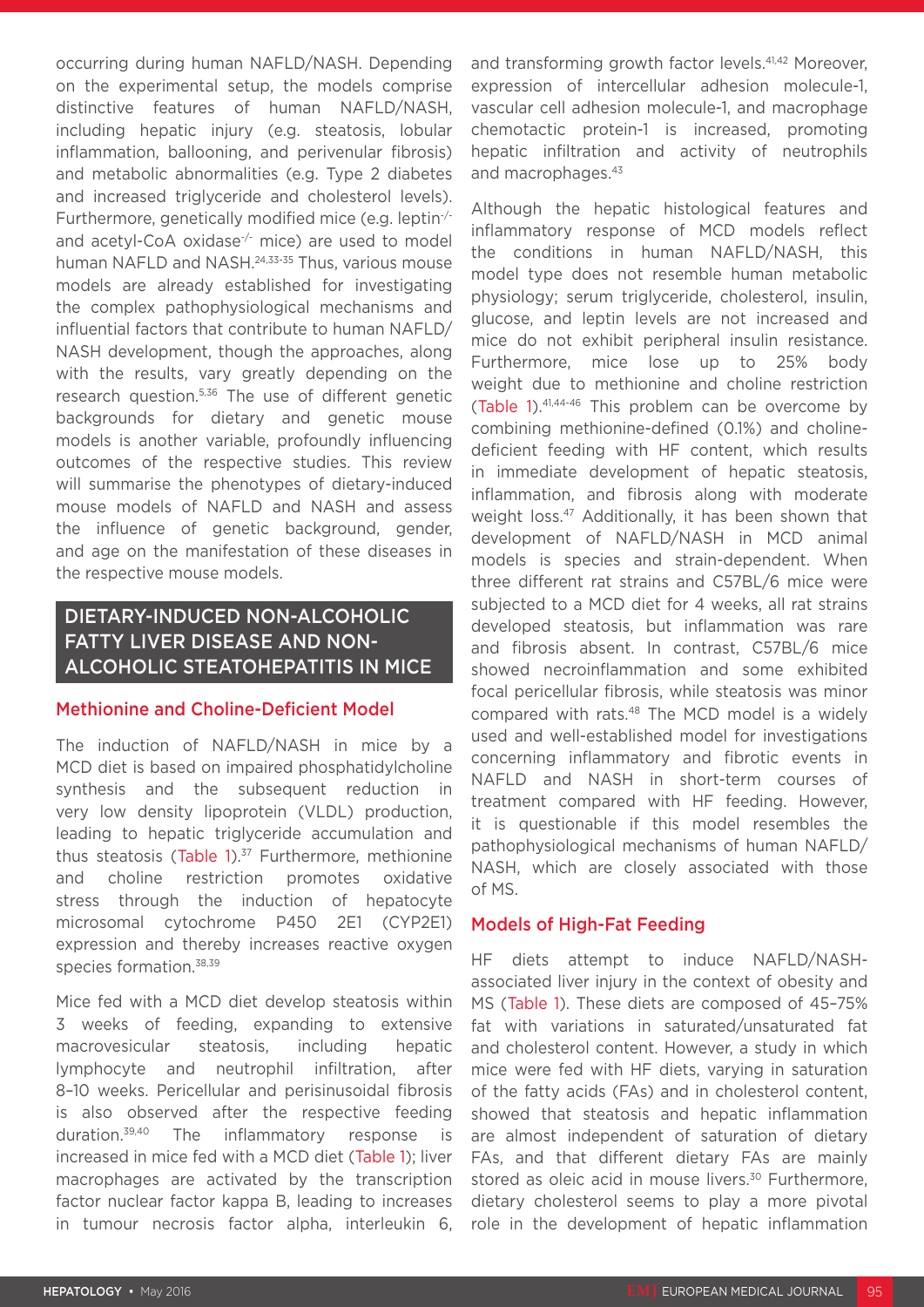and thus may promote progression from NAFLD to NASH in mice.<sup>30,49</sup>

Lieber et al.<sup>25</sup> reported a liquid HF diet composed of 71% fat, 11% carbohydrates, and 18% protein. This diet was shown to induce steatosis and inflammation in combination with metabolic abnormalities in rats and mice. Though the liver histology closely resembled features of human NAFLD, no signs of fibrosis were observed within this model, making it ineligible for studies regarding the progression of NAFLD to NASH.25,50,51 Another study investigated HF diet-induced NAFLD and NASH in a longitudinal approach by feeding mice a diet containing 60% fat (enriched in saturated FAs), 20% carbohydrates, and 20% protein for up to 50 weeks. After 10 weeks of HF diet, feedinginduced obesity and hyperinsulinaemia were observed, with glucose intolerance occurring after 12 weeks. Steatohepatitis was observed after 19 weeks of the HF diet, demonstrating that metabolic abnormalities are induced prior to development of steatosis and hepatic inflammation in HF diet-fed mice. Although features of human NAFLD were seen in this model, fibrosis was also not observed, even after 50 weeks of treatment.27

The use of HF diet mouse models is considered advantageous as the models are associated with relatively low experimental requirements and do not include non-physiological procedures to induce increased levels of triglycerides, hepatic inflammatory cell infiltration, obesity, and insulin resistance. However, most HF diet mouse models do not include fibrosis and induced liver injury is relatively minor compared with that seen in the MCD model (Table 1). Furthermore, periods of dietary treatment to induce features of NAFLD are lengthy, and results may vary because of treatment duration and experimental setup.

### Models of High-Carbohydrate Feeding

Increased carbohydrate content can also be used to induce steatosis in mice (Table 1). Diets with varying carbohydrate content, composed of 30–65% glucose or fructose are given for 8 weeks, with fructose acting as the most powerful sugar to induce NAFLD. These mice exhibit obesity, steatosis, and inflammation in the context of metabolic changes, e.g. insulin resistance, increased levels of total cholesterol and triglycerides, and elevated liver enzymes.<sup>52-57</sup> An excessive fructose intake is thought to increase *de novo* lipogenesis and visceral adipose tissue formation, resulting in increased portal delivery of free FAs to the liver and thus in hepatic triglyceride accumulation and inflammation (Table 1).<sup>57-60</sup>

### Table 1: Comparison of metabolic status and liver histology of commonly used dietary and genetic mouse models.

| Model                                    | Metabolic status                                                                       | Liver histology                                                                                                  |  |  |
|------------------------------------------|----------------------------------------------------------------------------------------|------------------------------------------------------------------------------------------------------------------|--|--|
| Dietary models                           |                                                                                        |                                                                                                                  |  |  |
| $MCD^{38-45}$                            | No increased weight and obesity, no<br>dyslipidaemia, no insulin resistance            | Macrovesicular steatosis, lymphocyte and<br>neutrophil infiltration, pericellular and<br>perisinusoidal fibrosis |  |  |
| High-fat <sup>24,26,29,48-50</sup>       | Weight increase and obesity, dyslipidaemia,<br>glucose intolerance, insulin resistance | Steatosis, inflammatory cell infiltrates,<br>no fibrosis                                                         |  |  |
| High-carbohydrate <sup>51-56</sup>       | Obesity, dyslipidaemia, insulin resistance                                             | Steatosis, inflammatory cell infiltrates,<br>no fibrosis                                                         |  |  |
| Western-type <sup>56,60-64</sup>         | Obesity, dyslipidaemia, insulin resistance                                             | Steatosis, inflammation, fibrosis                                                                                |  |  |
| Genetic models <sup>24,33-35,66-68</sup> |                                                                                        |                                                                                                                  |  |  |
| ob/ob and db/db<br>mouse                 | Obesity, insulin resistance                                                            | Steatosis, no inflammation, fibrosis only after<br>stimulation e.g. MCD diet                                     |  |  |
| Acyl-CoA oxidase<br>deficient mouse      | No increased weight and obesity                                                        | Steatosis, inflammation, became resistant to<br>steatosis at the age of 6-8 months                               |  |  |
| SREBP-1c transgenic<br>mouse             | Insulin resistance, diabetes                                                           | Steatosis, inflammation, perivenular and<br>pericellular fibrosis                                                |  |  |

MCD: methionine and choline-deficient; SREBP-1C: sterol regulatory element-binding protein-1c.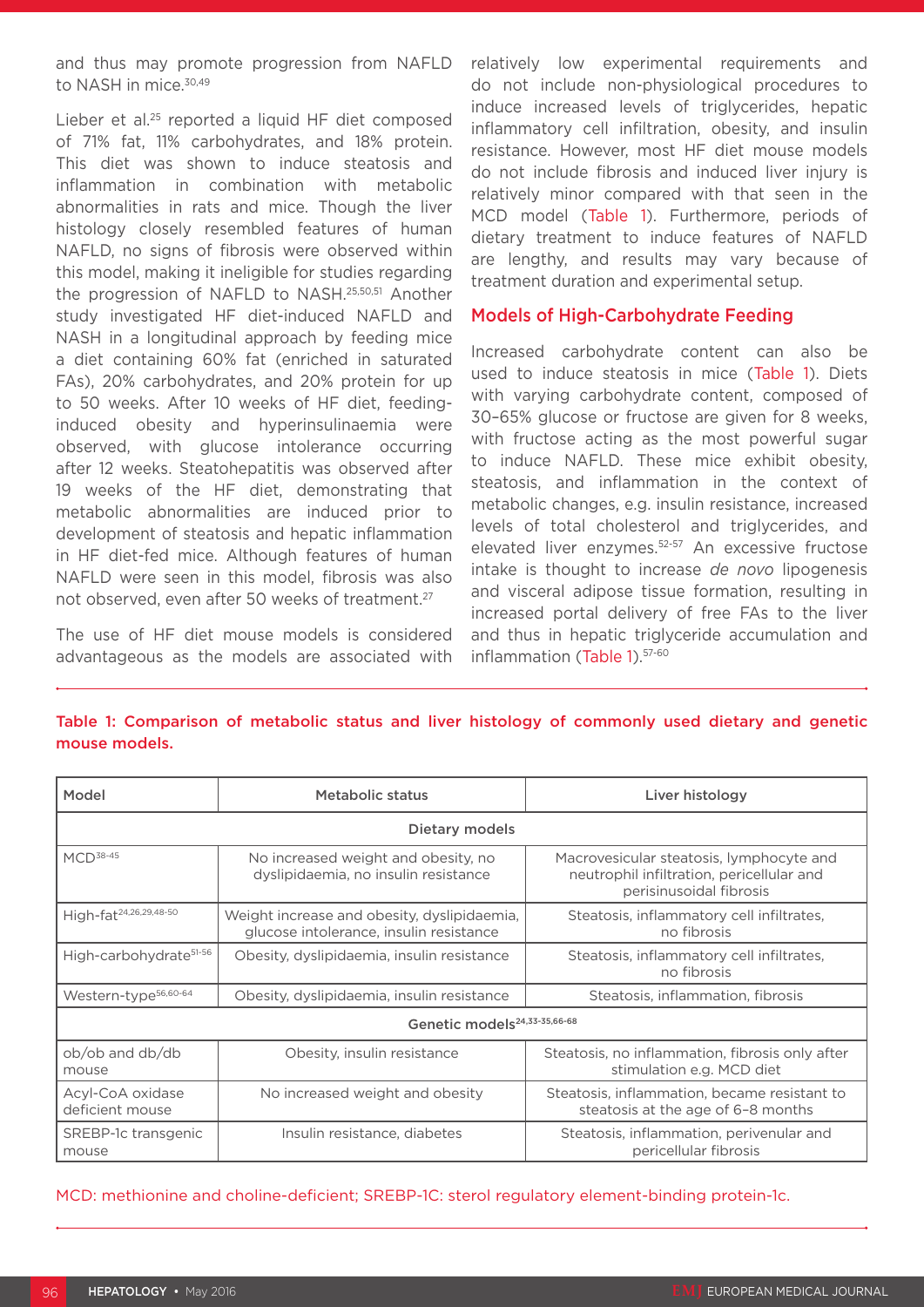Most often, increased carbohydrate uptake is combined with HF and high-cholesterol feeding; these diets are termed Western-type diets. Western-type diets can lead to hepatic triglyceride accumulation and steatosis along with hepatic inflammation and fibrogenesis, representing conditions similar to those seen in human NASH (Table 1).29,57,61-64 Thus, a combination of HF and high-carbohydrate content in the respective diets may cause a synergistic effect, which induces hepatic and metabolic conditions that better resemble the features of human NAFLD and NASH.65 Nevertheless, these models produce conflicting results that are more dependent on species and formulation of the particular diet, implicating the need for a strict experimental setup to generate reproducible results.

### Genetic Mouse Models

Many genetic models have been established to investigate the role of the respective genes in NAFLD/NASH development and all are associated with hepatic lipid accumulation, though they concern various different pathways. Frequently used genetic models include mice that exhibit a mutation in the leptin (ob/ob) or the leptin receptor (db/db) gene, resulting in leptin deficiency or resistance to the actions of leptin. Subsequently, hyperphagia, obesity, metabolic abnormalities, and the spontaneous development of NAFLD, but no liver fibrosis, emerge (Table 1).<sup>24,34,35,66,67</sup> Another category of genetic models are those which affect β-oxidation of long-chain FAs and hepatic triglyceride export; the mice, lacking acyl-CoA oxidase as an example, exhibit severe steatosis and inflammation, but no features of MS.<sup>33</sup> Overexpression of the transcription factor sterol regulatory element-binding protein-1c (SREBP-1c) in mice leads to dysregulation of adipocyte differentiation and thus to insulin resistance, diabetes, and hepatic triglyceride accumulation, but this model is limited by a lack of obesity and metabolic abnormalities.<sup>68</sup>

### INFLUENCE OF GENETIC BACKGROUND ON NON-ALCOHOLIC FATTY LIVER DISEASE/NON-ALCOHOLIC STEATOHEPATITIS DEVELOPMENT IN WILD-TYPE MICE

For humans it is evident that genetic variations influence the development and progression of NAFLD and NASH. For mouse models of diet-induced NAFLD and NASH, it is known that genetic background has a substantial influence on the observed NAFLD/NASH-associated pathological features.69

It has been demonstrated that when fed a MCD diet, the widely used inbred mouse strain, C57BL/6, is more prone to developing NAFLD/NASHassociated liver injury (e.g. lipid accumulation, oxidative stress, and fibrosis) compared with the C3H/HeN strain.70 Moreover, it was shown that when fed an MCD diet, C57BL/6 mice are more susceptible than Balb/c mice to NAFLD/NASH development through genetic or epigenetic mechanisms influencing macrophage activation.<sup>71</sup> Nevertheless, a comparison between seven WT mouse strains, which included a quantitative trait locus (QTL) analysis, identified the A/J strain as most susceptible to NAFLD development when fed with a MCD diet by exhibiting the highest serum alanine aminotransferase (ALT) levels and relatively high hepatic triglyceride content. In addition, for ALT and liver weight, QTLs on numerous chromosomes were identified, once more demonstrating the polygenic nature of NAFLD and NASH.72 QTL analyses are beneficial to identify chromosomal loci that control even small physiological effects in polygenic diseases such as NAFLD and NASH. When effects are measured in F2 intercrosses and compared with their parental inbred strains, QTL analyses are even more powerful and generate an overall picture of the number of QTLs that are segregating.<sup>73</sup> Such QTL analyses on hepatic fibrosis in inbred mice and respective F2 intercrosses identified several loci that are involved in hepatic fibrosis, e.g. *hepatic fibrogenic gene 1* and *2* and *complement factor 5*. 74-76 An additional interesting approach combined a choline-deficient and L-amino acid defined diet with HF diet feeding and compared C57BL/6J (most prone to NAFLD development upon HF diet feeding, see the following) to A/J mice. Steatosis and elevated serum ALT levels were observed in both strains, while inflammation was minor in A/J mice and fibrosis could only be induced in C57BL/6J mice.<sup>47</sup>

When two mouse strains, C57BL/6 and 129Sv, were exposed to a HF diet, the mice exhibited similarities as well as substantial differences in metabolic and hepatic response. Both strains showed increased weight, serum cholesterol levels, and steatosis, while serum triglyceride levels were reduced. Differences between the two strains were obvious in the development of various metabolic features, for example C57BL/6 mice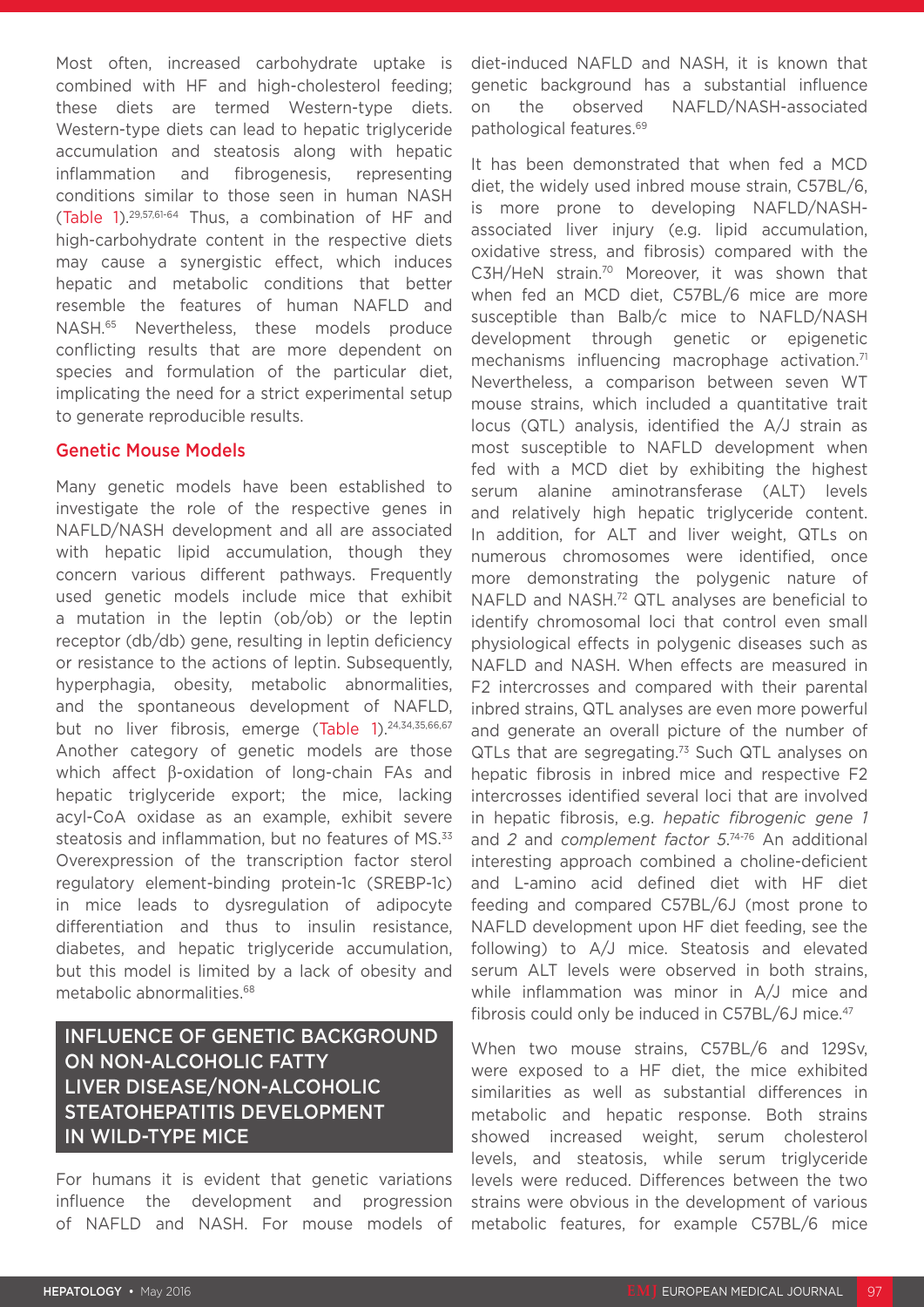exhibited a more severe phenotype of obesity, glucose intolerance, and insulin response. Higher hepatic triglyceride accumulation and lower serum triglyceride levels were also observed in C57BL/6 mice compared with 129Sv mice.50,64,77 Moreover, 129Sv mice developed features of MS and steatosis only when fed the HF diet, while the C57BL/6 strain also showed a response to the low-fat (LF) control diet. The observed differences between the two strains may be due to an induction of SREBP-1c and stearoyl-coenzyme A desaturase-1 (SCD-1) expression and activity in C57BL/6 mice. These results implicate a role for dietary fat content and genetic predisposition in the development of NAFLD by SREBP-1c and SCD-1 action.<sup>77</sup> A comparison of C3HeB/ FeJ, C57BL/6NTac, C57BL/6J, and 129P2/OlaHsd fed with a HF diet gained dissimilar results; 129P2/OlaHsd and C3HeB/FeJ exhibited macrovesicular steatosis associated with a high hepatic triglyceride accumulation, and only microvesicular steatosis was exhibited in the two C57BL/6 strains. However, the conflicting results achieved by this study may be explained by differences in the composition of the used HF diet and treatment duration as well as genetic variations among the used mouse strains.78

A comparison of C57BL/6 and DBA/2 mice fed with a Western-type diet for 16 weeks also resulted in significant differences in susceptibility to NAFLD development. C57BL/6 mice exhibited a more severe degree of steatosis, including increased hepatic triglyceride levels and a greater peripheral insulin resistance compared with DBA/2J mice, though both strains developed obesity and severe hepatic insulin resistance. These observations suggest that peripheral rather than hepatic insulin resistance determines the degree of hepatic steatosis, and that development of peripheral insulin resistance may be determined by genetic factors that influence the susceptibility of different WT mouse strains to develop steatosis. Furthermore, development of obesity seems to be independent from genetic factors.<sup>79</sup> Another study compared over 100 mouse strains for their susceptibility to HF and high-sucrose diet-induced NAFLD and found great differences in hepatic triglyceride accumulation. These differences may be caused by mitochondrial function, as well as the gut microbiome.80

Lastly, a study investigating 10 inbred mouse strains observed that even on a LF diet, hepatic triglyceride content varied due to the genetic background of the mice. Balb/c mice exhibited the highest hepatic triglyceride levels, most probably due to a short-chain acyl-CoA dehydrogenase deficiency, resulting in impaired β-oxidation of short-chain FAs. C57BL/6 mice showed an intermediate hepatic triglyceride accumulation and SWR mice displayed the lowest hepatic triglyceride content. Hepatic lipogenesis and triglyceride secretion were reduced in these mice while FA oxidation was higher than in both Balb/c and C57BL mice, suggesting that an increased hepatic triglyceride export protects SWR mice from hepatic triglyceride accumulation. Moreover, SWR mice appear to have low rates of lipolysis in adipose tissue, indicated by decreased plasma free FA levels when compared with Balb/c and C57BL mice, leading to decreased hepatic triglyceride production. This study also showed that C57BL mice expressed high levels of SCD-1, but nevertheless increased export and FA oxidation seem to restrain hepatic triglyceride contents, compared with Balb/c mice with lower SCD-1 expression. Although this study proves that genetic factors profoundly influence hepatic triglyceride accumulation, the factors and their contributing effects remain undetermined.<sup>81</sup> Susceptibility of different commonly used WT mouse strains to the development of NAFLD/NASH features is summarised in Table 2.

In NAFLD/NASH research, the C57BL/6 strain represents a widely used WT model. For this strain, a heterogeneous metabolic response to HF diet feeding was reported.28,82,83 When C57BL/6 mice were fed a HF diet, the mice split in different metabolic subgroups, including lean non-diabetic, lean diabetic, and obese diabetic individuals.<sup>83</sup> Also, in respect to hepatic injury, different phenotypes were observed.28,29,84 Thereby, the fat content of the used diets determined the development of liver disease in C57BL/6 mice. When fed a LF diet some C57BL/6 mice exhibited normal liver histology, while others developed benign hepatic lipid accumulation. HF diet feeding also resulted in two different hepatic phenotypes, including mice with macrovesicular steatosis and mice with more severe liver injury, exhibiting ballooning, Mallory–Denk body formation, and inflammatory cell infiltration in addition to steatosis.28 Furthermore, heterogeneous occurrence of fibrosis due to a HF, high-fructose, and highcholesterol diet was reported.29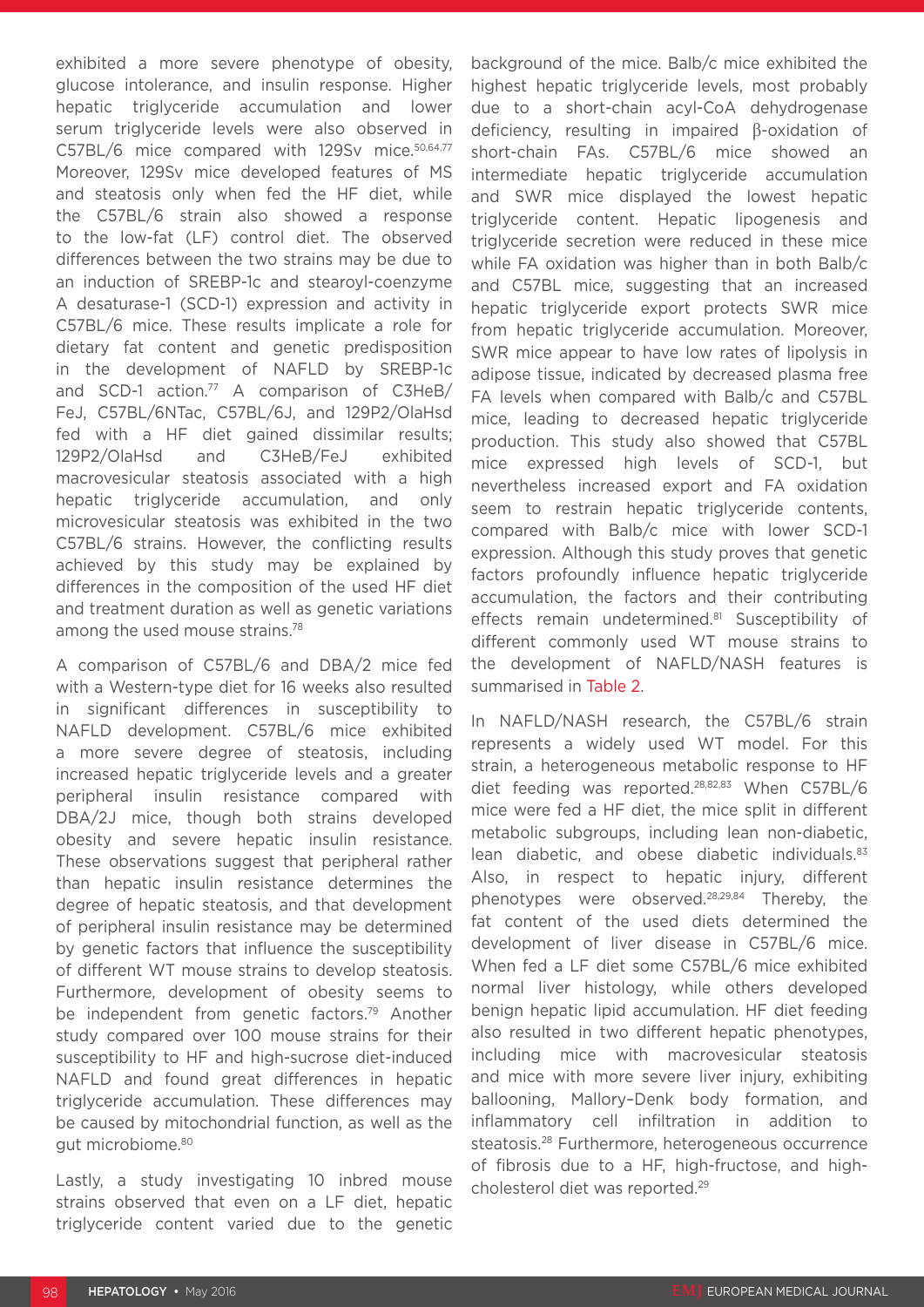### Table 2: Susceptibility of different common mouse wild-type strains to develop features of NAFLD/NASH.

| Model                          | <b>Metabolic status</b>                                                                                                                                 | Liver histology                                                        |
|--------------------------------|---------------------------------------------------------------------------------------------------------------------------------------------------------|------------------------------------------------------------------------|
| MCD <sup>69,70</sup>           |                                                                                                                                                         | C57BL/6>Balb/c=C3H/HeN                                                 |
| High-fat <sup>71,77</sup>      | C57BL/6=129Sv: weight gain, elevated serum cholesterol,<br>reduced serum triglycerides<br>C57BL/6>129Sv: obesity, glucose intolerance, insulin response | C57BL/6>129Sv: steatosis 129P2/<br>OlaHsd=C3HeB/FeJ>C57BL/6: steatosis |
| Western-<br>type <sup>78</sup> | C57BL/6=DBA/2J: obesity, hepatic insulin resistance<br>C57BL/6>DBA/2J: peripheral insulin resistance                                                    | C57BL/6>DBA/2J: steatosis                                              |
| Low-fat <sup>79</sup>          |                                                                                                                                                         | Balb/c>C57BL/6>SWR: hepatic<br>triglyceride accumulation               |

#### MCD: methionine and choline-deficient.

### GENDER AND AGE EFFECTS ON NON-ALCOHOLIC FATTY LIVER DISEASE/NON-ALCOHOLIC STEATOHEPATITIS DEVELOPMENT AND PROGRESSION IN WILD-TYPE MICE

Another important aspect of NAFLD/NASH development is gender. For humans, it was shown that women have a higher prevalence of progression from NAFLD to NASH due to higher fibrotic activity.85-87 Such gender-specific differences in the development of NAFLD/NASH have also been reported in mice. A study in rodents fed a MCD diet compared not only different species and strains but also gender, and found an increased susceptibility to NAFLD/NASH among male rodents.48 Mice fed with diets rich in carbohydrates exhibited differences in the degree of inflammation; males showed steatosis in combination with inflammation, whereas females developed steatosis without signs of inflammation.<sup>88</sup> Additionally, it was shown that dietary cholesterol content influences hepatic triglyceride accumulation, especially in female mice.30

Similarly, ageing may affect the development and progression of NAFLD/NASH in humans and mice.89-93 In humans, age only seems to be a risk factor for NAFLD in females.<sup>94,95</sup> Nevertheless, age increases the risk of progression to steatohepatitis, fibrosis, and mortality.10,96-98 Similar observations were made for rodents. Studies comparing young, middle-aged, and old C57BL/6 mice fed a HF diet have found more liver damage and inflammation in the older mice, although the development of steatosis and the metabolic status were similar in all age groups.<sup>91,92</sup> Another study on different-aged C57BL/6 mice showed that hepatic triglycerides significantly accumulate in older mice and that lipogenic genes are upregulated, even on a LF diet.93 However, the gender and age aspect remains controversial in both humans and mice, and therefore is a point of discussion in the published literature.

### **CONCLUSION**

Dietary treatment in mice, with either methionine and choline restriction or over-nutrition, is a powerful model for human NAFLD and NASH, and will possibly help to refine diagnosis, prevention, and treatment of the diseases. Nevertheless, all dietary mouse models possess limitations, either in lacking the metabolic context of the human disease or in progression of NAFLD to NASH, as well as inconsistency between different approaches. The latter limitations may exist not only because of different formulation of the diets, but also because of different genetic backgrounds, varying age, and the respective gender of the mice used. Thus, more focus should be directed towards the genetic, age, and gender differences of the WT mice and their implication in the susceptibility to develop NAFLD/NASH, which may generate new insights in genetic determinants of human NAFLD and NASH.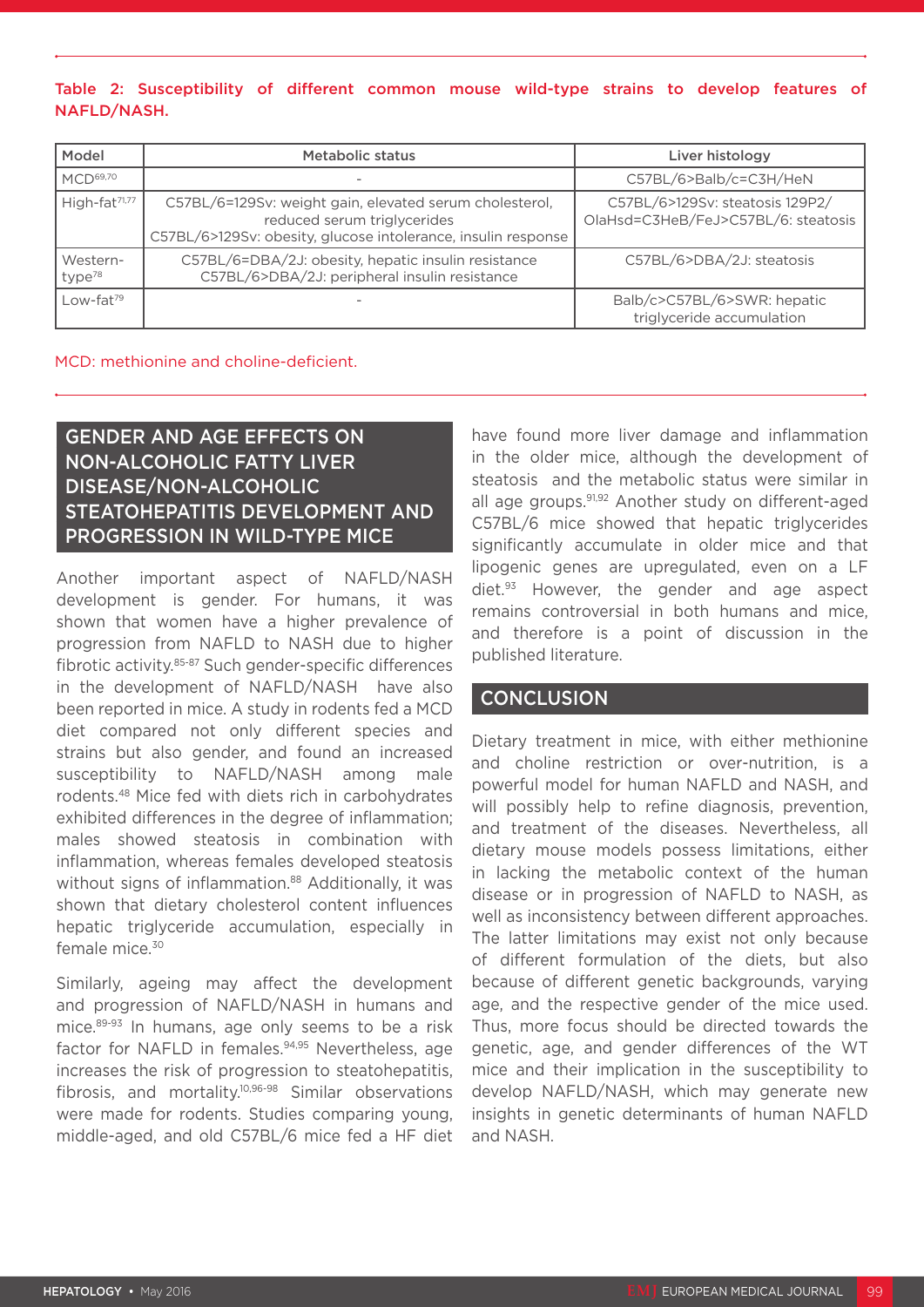#### Acknowledgements

We thank Andreas Mariasevic for proofreading the manuscript.

### REFERENCES

1. Farrell GC, Larter CZ. Nonalcoholic fatty liver disease: from steatosis to cirrhosis. Hepatol. 2006;43(2 Suppl 1):S99-112.

2. Larter CZ et al. A fresh look at NASH pathogenesis. Part 1: the metabolic movers. J Gastroenterol Hepatol. 2010; 25(4):672-90.

3. Williams CD et al. Prevalence of nonalcoholic fatty liver disease and nonalcoholic steatohepatitis among a largely middle-aged population utilizing ultrasound and liver biopsy: a prospective study. Gastroenterol. 2011;140(1):124-31.

4. Amarapurkar DN et al. How common is non-alcoholic fatty liver disease in the Asia-Pacific region and are there local differences? J Gastroenterol Hepatol. 2007;22(6):788-93.

5. Browning JD et al. Prevalence of hepatic steatosis in an urban population in the United States: impact of ethnicity. Hepatol. 2004;40(6):1387-95.

6. Anderson EL et al. The Prevalence of Non-Alcoholic Fatty Liver Disease in Children and Adolescents: A Systematic Review and Meta-Analysis. PLoS One. 2015;10:e0140908.

7. Matteoni CA et al. Nonalcoholic fatty liver disease: a spectrum of clinical and pathological severity. Gastroenterol. 1999; 116(6):1413-9.

8. Dam-Larsen S et al. Long term prognosis of fatty liver: risk of chronic liver disease and death. Gut. 2004;53:750-5.

9. Hui JM et al. Long-term outcomes of cirrhosis in nonalcoholic steatohepatitis compared with hepatitis C. Hepatol. 2003; 38:420-7.

10. Adams LA et al. The natural history of nonalcoholic fatty liver disease: a population-based cohort study. Gastroenterol. 2005;129(1):113-21.

11. Bhala N et al. The natural history of nonalcoholic fatty liver disease with advanced fibrosis or cirrhosis: an international collaborative study. Hepatol. 2011;54(4):1208-16.

12. Neuschwander-Tetri BA. Nonalcoholic steatohepatitis and the metabolic syndrome. Am J Med Sci. 2005;330(6): 326-35.

13. Bugianesi E et al. Insulin resistance: a metabolic pathway to chronic liver disease. Hepatol. 2005;42(5):987-1000.

14. Cusi K. Role of obesity and lipotoxicity in the development of nonalcoholic steatohepatitis: pathophysiology and clinical implications. Gastroenterol. 2012; 142(4):711-25.

15. Brunt EM et al. Nonalcoholic steatohepatitis: a proposal for grading and staging the histological lesions. Am J Gastroenterol. 1999;94(9):2467-74.

16. Kleiner DE et al. Design and validation of a histological scoring system for nonalcoholic fatty liver disease. Hepatol. 2005;41(6):1313-21.

17. Yeh MM, Brunt EM. Pathology of nonalcoholic fatty liver disease. Am J Clin Pathol. 2007;128:837-47.

18. Zatloukal K et al. From Mallory to Mallory-Denk bodies: what, how and why? Exp Cell Res. 2007;313(10):2033-49.

19. Kowalski GM, Bruce CR. The regulation of glucose metabolism: implications and considerations for the assessment of glucose homeostasis in rodents. Am J Physiol Endocrinol Metab. 2014; 307(10):E859-71.

20. Rozman J et al. A review of standardized metabolic phenotyping of animal models. Mamm Genome. 2014; 25(9-10):497-507.

21. Pacini G et al. Methods and Models for Metabolic Assessment in Mice. J Diabetes Res. 2013;2013:986906.

22. Shearn CT et al. Increased dietary fat contributes to dysregulation of the LKB1/ AMPK pathway and increased damage in a mouse model of early-stage ethanolmediated steatosis. J Nutr Biochem. 2013; 24(8):1436-45.

23. Gabele E et al. A new model of interactive effects of alcohol and high-fat diet on hepatic fibrosis. Alcohol Clin Exp Res. 2011;35(7):1361-7.

24. Larter CZ, Yeh MM. Animal models of NASH: getting both pathology and metabolic context right. J Gastroenterol Hepatol. 2008;23:1635-48.

25. Lieber CS et al. Model of nonalcoholic steatohepatitis. Am J Clin Nutr. 2004; 79(3):502-9.

26. Gyamfi MA et al. The pathogenesis of ethanol versus methionine and choline deficient diet-induced liver injury. Biochem Pharmacol. 2008;75(4):981-95.

27. Ito M et al. Longitudinal analysis of murine steatohepatitis model induced by chronic exposure to high-fat diet. Hepatol Res. 2007;37(1):50-7.

28. Duval C et al. Adipose tissue

dysfunction signals progression of hepatic steatosis towards nonalcoholic steatohepatitis in C57BL/6 mice. Diabetes. 2010;59(12):3181-91.

29. Clapper JR et al. Diet-induced mouse model of fatty liver disease and nonalcoholic steatohepatitis reflecting clinical disease progression and methods of assessment. Am J Physiol Gastrointest Liver Physiol. 2013;305(7):G483-95.

30. Comhair TM et al. Dietary cholesterol, female gender and n-3 fatty acid deficiency are more important factors in the development of non-alcoholic fatty liver disease than the saturation index of the fat. Nutr Metabol. 2011;8:4.

31. Iannaccone PM, Jacob HJ. Rats! Dis Model Mech. 2009;2(5-6):206-10.

32. Patten RD, Hall-Porter MR. Small Animal Models of Heart Failure Development of Novel Therapies, Past and Present. Circ Heart Fail. 2009;2(2):138-44.

33. Fan CY et al. Steatohepatitis, spontaneous peroxisome proliferation and liver tumors in mice lacking peroxisomal fatty acyl-CoA oxidase. Implications for peroxisome proliferator-activated receptor alpha natural ligand metabolism. J Biol Chem. 1998;273(25):15639-45.

34. Zhang Y et al. Positional cloning of the mouse obese gene and its human homologue. Nature. 1994;372(6505): 425-32.

35. Pelleymounter MA et al. Effects of the obese gene product on body weight regulation in ob/ob mice. Science. 1995;269(5223):540-3.

36. Day CP. Genes or environment to determine alcoholic liver disease and non-alcoholic fatty liver disease. Liver Int. 2006;26:1021-8.

37. Yao ZM, Vance DE. Reduction in VLDL, but not HDL, in plasma of rats deficient in choline. Biochem Cell Biol. 1990;68(2):552-8.

38. Weltman MD et al. Increased hepatocyte CYP2E1 expression in a rat nutritional model of hepatic steatosis with inflammation. Gastroenterol. 1996; 111:1645-53.

39. Leclercq IA et al. CYP2E1 and CYP4A as microsomal catalysts of lipid peroxides in murine nonalcoholic steatohepatitis. J Clin Invest. 2000;105:1067-75.

40. Ip E et al. Administration of the potent PPARalpha agonist, Wy-14,643, reverses nutritional fibrosis and steatohepatitis in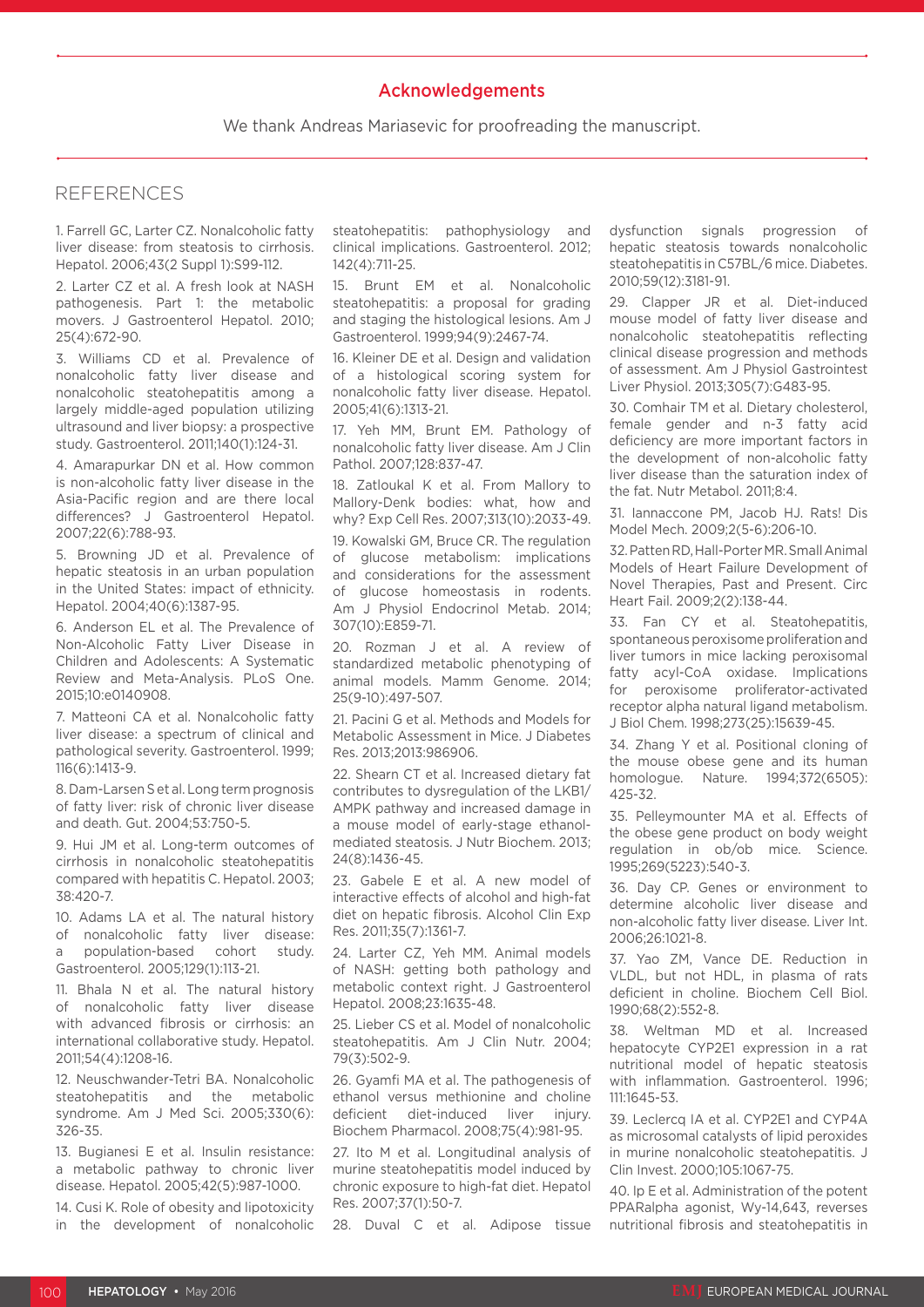#### mice. Hepatol. 2004;39(5):1286-96.

41. Larter CZ et al. MCD-induced steatohepatitis is associated with hepatic adiponectin resistance and adipogenic transformation of hepatocytes. J Hepatol. 2008;49(3):407-16.

42. Yu J et al. COX-2 induction in mice with experimental nutritional steatohepatitis: Role as pro-inflammatory mediator. Hepatol. 2006;43(4):826-36.

43. McCuskey RS et al. Hepatic microvascular dysfunction during evolution of dietary steatohepatitis in mice. Hepatol. 2004;40(2):386-93.

44. Rinella ME, Green RM. The methioninecholine deficient dietary model of steatohepatitis does not exhibit insulin resistance. J Hepatol. 2004;40(1):47-51.

45. Rinella ME et al. Mechanisms of hepatic steatosis in mice fed a lipogenic methionine choline-deficient diet. J Lipid Res. 2008;49:1068-76.

46. Yamaguchi K et al. Inhibiting triglyceride synthesis improves hepatic steatosis but exacerbates liver damage and fibrosis in obese mice with nonalcoholic steatohepatitis. Hepatol. 2007;45(6):1366-74.

47. Matsumoto M et al. An improved mouse model that rapidly develops fibrosis in non-alcoholic steatohepatitis. Int J Exp Pathol. 2013;94(2):93-103.

48. Kirsch R et al. Rodent nutritional model of non-alcoholic steatohepatitis: species, strain and sex difference studies. J Gastroenterol Hepatol. 2003;18(11): 1272-82.

49. Wouters K et al. Dietary cholesterol, rather than liver steatosis, leads to hepatic inflammation in hyperlipidemic mouse models of nonalcoholic steatohepatitis. Hepatol. 2008;48(2):474-86.

50. Fengler VHI et al. P0962: Manifestation of diet-associated NAFLD/ AFLD in different mouse strains. J Hepatol. 2015;62 (Suppl 2):S706-7.

51. Abdelmegeed MA et al. PPARalpha expression protects male mice from high fat-induced nonalcoholic fatty liver. J Nutr. 2011;141(4):603-10.

52. Schultz A et al. Differences and similarities in hepatic lipogenesis, gluconeogenesis and oxidative imbalance in mice fed diets rich in fructose or sucrose. Food Funct. 2015;6:1684-91.

53. Volynets V et al. Protective effect of bile acids on the onset of fructoseinduced hepatic steatosis in mice. J Lipid Res. 2010;51(12):3414-24.

54. Bergheim I et al. Antibiotics protect against fructose-induced hepatic lipid accumulation in mice: role of endotoxin. J Hepatol. 2008;48(6):983-92.

55. Feldstein AE et al. Diet associated hepatic steatosis sensitizes to Fas mediated liver injury in mice. J Hepatol. 2003;39(6):978-83.

56. Spruss A et al. Toll-like receptor 4 is involved in the development of fructoseinduced hepatic steatosis in mice. Hepatol. 2009;50:1094-104.

57. Ishimoto T et al. High-fat and high-sucrose (western) diet induces steatohepatitis that is dependent on fructokinase. Hepatol. 2013;58(5): 1632-43.

58. Tappy L, Le KA. Does fructose consumption contribute to non-alcoholic fatty liver disease? Clin Res Hepatol Gastroenterol. 2012;36:554-60.

59. Khitan Z, Kim DH. Fructose: a key factor in the development of metabolic syndrome and hypertension. J Nutr Metab. 2013;2013:682673.

60. Ouyang X et al. Fructose consumption as a risk factor for non-alcoholic fatty liver disease. J Hepatol. 2008;48:993-9.

61. Kohli R et al. High-fructose, medium chain trans fat diet induces liver fibrosis and elevates plasma coenzyme Q9 in a novel murine model of obesity and nonalcoholic steatohepatitis. Hepatol. 2010;52(3):934-44.

62. Luo Y et al. Metabolic phenotype and adipose and liver features in the high fat Western diet-induced mouse model of obesity-linked NAFLD. Am J Physiol Endocrinol Metabol. 2015. [Epub ahead of print].

63. Siddiqui RA et al. Comparative study of the modulation of fructose/sucroseinduced hepatic steatosis by mixed lipid formulations varying in unsaturated fatty acid content. Nutr Metabol. 2015;12:41.

64. Syn WK et al. Genetic differences in oxidative stress and inflammatory responses to diet-induced obesity do not alter liver fibrosis in mice. Liver Int. 2009;29(8):1262-72.

65. Charlton M et al. Fast food diet mouse: novel small animal model of NASH with ballooning, progressive fibrosis, and high physiological fidelity to the human condition. Am J Physiol Gastrointest Liver Physiol. 2011;301(5):G825-34.

66. Sahai A et al. Obese and diabetic db/ db mice develop marked liver fibrosis in a model of nonalcoholic steatohepatitis: role of short-form leptin receptors and osteopontin. Am J Physiol Gastrointest Liver Physiol. 2004;287(5):G1035-43.

67. Wortham M et al. The transition from fatty liver to NASH associates with SAMe depletion in db/db mice fed a methionine choline-deficient diet. Dig Dis Sci. 2008;53(10):2761-74.

68. Shimomura I et al. Insulin resistance and diabetes mellitus in transgenic mice expressing nuclear SREBP-1c in adipose tissue: model for congenital generalized lipodystrophy. Genes Dev. 1998;12(20):3182-94.

69. Daly AK et al. Genetic determinants of susceptibility and severity in nonalcoholic fatty liver disease. Expert Rev Gastroenterol Hepatol. 2011;5(2): 253-63.

70. Yamazaki Y et al. Interstrain differences in susceptibility to nonalcoholic steatohepatitis. J Gastroenterol Hepatol. 2008;23(2):276-82.

71. Maina V et al. Bias in macrophage activation pattern influences nonalcoholic steatohepatitis (NASH) in mice. Clin Sci. 2012;122(11):545-53.

72. Rangnekar AS et al. Quantitative trait loci analysis of mice administered the methionine-choline deficient dietary model of experimental steatohepatitis. Liver Int. 2006;26(8):1000-5.

73. Darvasi A. Experimental strategies for the genetic dissection of complex traits in animal models. Nat Genet. 1998;18(1): 19-24.

74. Hillebrandt S et al. Genome-Wide Analysis of Hepatic Fibrosis in Inbred Mice Identifies the Susceptibility Locus Hfib1 on Chromosome 15. Gastroenterol. 2002;123(6):2041-51.

75. Hillebrandt S et al. Complement factor 5 is a quantitative trait gene that modifies liver fibrogenesis in mice and humans. Nat Genet. 2005;37(8):835-43.

76. Hall RA et al. Exploring multiple quantitative trait loci models of hepatic fibrosis in a mouse intercross. Mamm Genome. 2016;27(1-2):70-80.

77. Biddinger SB et al. Effects of diet and genetic background on sterol regulatory element-binding protein-1c, stearoyl-CoA desaturase 1, and the development of the metabolic syndrome. Diabetes. 2005;54(5):1314-23.

78. Kahle M et al. Phenotypic comparison of common mouse strains developing high-fat diet-induced hepatosteatosis. Mol Metabol. 2013;2(4):435-46.

79. Asai A et al. Dissociation of hepatic insulin resistance from susceptibility of nonalcoholic fatty liver disease induced by a high-fat and high-carbohydrate diet in mice. Am J Physiol Gastrointest Liver Physiol. 2014;306(6):G496-504.

80. Hui ST et al. The genetic architecture of NAFLD among inbred strains of mice. Elife. 2015;4:e05607.

81. Lin X et al. Hepatic triglyceride contents are genetically determined in mice: results of a strain survey. Am J Physiol Gastrointest Liver Physiol. 2005;288(6):G1179-89.

82. Burcelin R et al. Heterogeneous metabolic adaptation of C57BL/6J mice to high-fat diet. Am J Physiol Endocrinol Metabol. 2002;282(4):E834-42.

83. Koza RA et al. Changes in gene expression foreshadow diet-induced obesity in genetically identical mice. PLoS